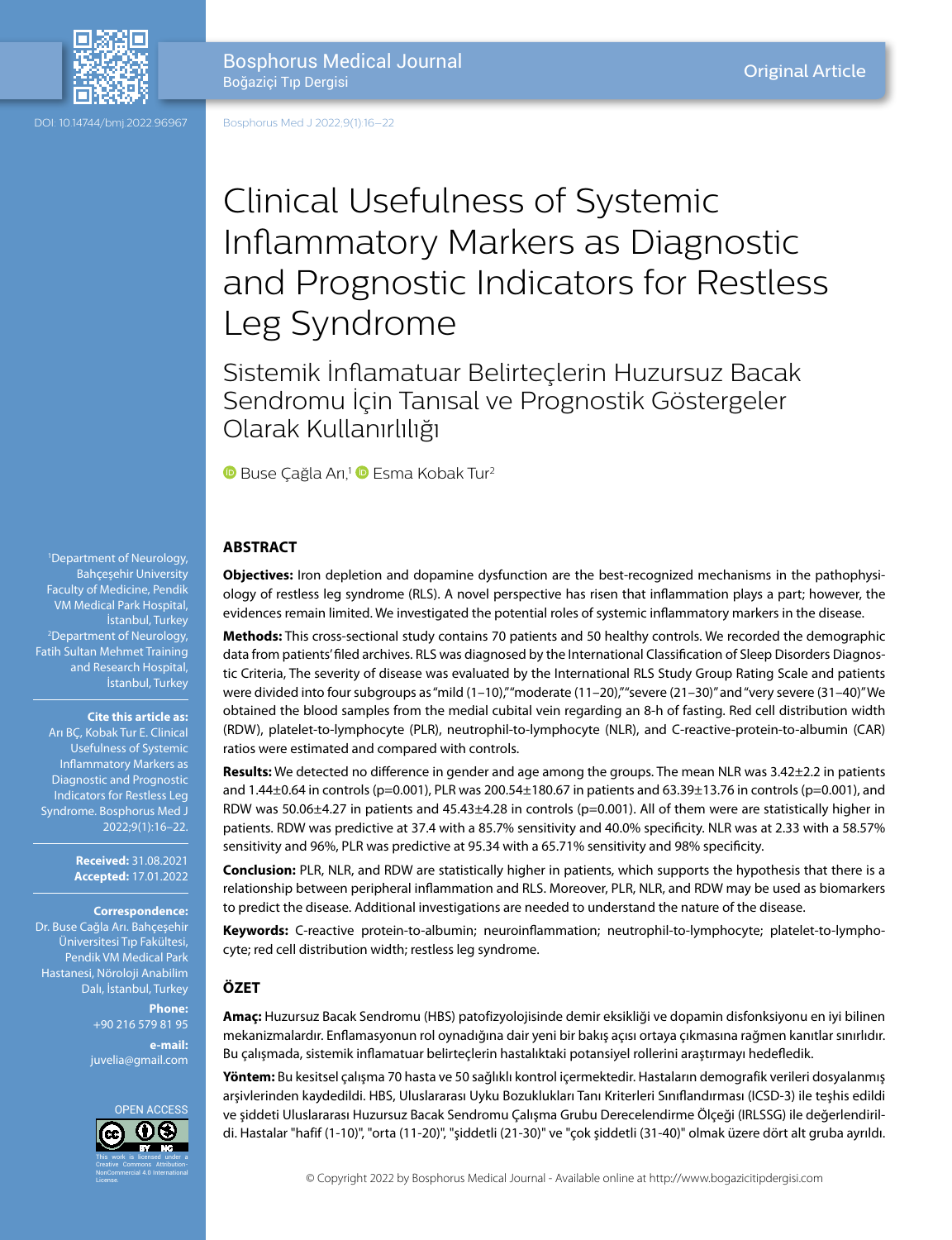8 saatlik açlığı takiben medial kübital venden kan örnekleri alındı. Kırmızı hücre dağılım genişliği (RDW), trombosit-lenfosit (PLR), nötrofil-lenfosit (NLR) ve C-reaktif-protein-albümin (CAR) oranları hesaplandı ve kontrol grubu verileri ile karşılaştırıldı.

**Bulgular:** Gruplar arasında cinsiyet ve yaş açısından fark tespit edilmedi. Hastalarda ortalama NLR 3.42±2.2 ve kontrollerde 1.44±0.64 (p=0.001), PLR hastalarda 200.54±180.67 ve kontrollerde 63.39±13.76 (p=0.001) ve RDW hastalarda 50.06±4.27 ve kontrol grubunda 45.43±4.28 saptandı (p=0.001). Tüm belirteçler hasta grubunda istatistiksel olarak daha yüksekti. RDW, %85.7 duyarlılık ve %40.0 özgüllük ile 37.4'te öngörücüydü. NLR %58.57 duyarlılık ve %96 ile 2.33'te, PLR %65.71 duyarlılık ve %98 özgüllük ile 95.34'te öngörücüydü.

**Sonuç:** PLR, NLR ve RDW'nin hastalarda istatistiksel olarak daha yüksek olması, periferik inflamasyon ile HBS arasında bir ilişki olduğu hipotezini desteklemektedir. Ayrıca, PLR, NLR ve RDW, hastalığı öngörmek için biyobelirteçler olarak kullanılabilir. Hastalığın doğasını anlamak için ek araştırmalara ihtiyaç vardır.

**Anahtar sözcükler:** C-reaktif protein-albümin oranı; nöroinflamasyon; nötrofil-lenfosit oranı; platelet-lenfosit oranı; kırmızı hücre dağılım genişliği; huzursuz bacak sendromu.

Restless leg syndrome (RLS) is defined as an involuntary meed to move the lower extremities or other body parts with an unpleasant feeling. This urge becomes more prominent at night due to immobility, and a temporary relief arises after the physical activity.<sup>[1,2]</sup> This prolonged situation leads to sleep disturbances and insomnia, therefore, it decreases the quality of life.<sup>[2,3]</sup> Even though its pathophysiology has still not entirely been discovered, iron depletion, hormonal fluctuations, dopamine D3 receptor dysfunctions, and genetic susceptibility have been considered as some of the underlying mechanisms.[2,4]

In recent years, a novel opinion has become widespread that systemic inflammation plays a part in the pathophysiology and the researchers have noticed an increased association among post-inflammatory processes and RLS.<sup>[5,6]</sup> Even though none of the following notions have been conclusively proven to date, it has been hypothesized that hepcidin decreases the iron levels during the inflammation, attacks the central nervous system, and potentiates the genetic adaptations of RLS-related genes. [7,8] We have the knowledge that serum platelet-to-lymphocyte ratio (PLR), neutrophil-to-lymphocyte ratio (NLR), C-reactive protein-to-albumin ratio (CAR), and red cell distribution width (RDW) measurements effectively mirror the inflammatory activity.<sup>[9,10]</sup> Therefore, we inspected serum inflammatory markers of NLR, PLR, RDW, and CAR values in patients with RLS based on the observations.<sup>[9]</sup> This research is designed to explore their potential roles on the disease severity and to determine their usability as diagnostic biomarkers in the early-stage.

## **Methods**

## **Subjects**

We evaluated the age and sex-matched 205 individuals between April 2019 and April 2020 for this cross-sectional study. Two neurologists diagnosed the patients as RLS according to the International Classification of Sleep Disorders Diagnostic Criteria.<sup>[11]</sup> We achieved the demographic data from patients' filed records. Disease severity was assessed by the Turkish version of the International RLS Study Group Rating Scale,[12] and patients were divided into four subgroups as "mild (1–10)," "moderate (11–20)," "severe (21– 30)" and "very severe (31–40)." Patients were divided into two groups according to RLS onset over and under 5 years as an experimental design.<sup>[13]</sup> We excluded the patients with iron or ferritin deficiency, with a diagnosis of a neurological, rheumatological, renal, metabolic, infectious, or cardiovascular diseases, or under treatment with anti-inflammatory drugs, neuroleptics, antidepressants, and steroids. Individuals with body mass index  $(kg/m^2)$  above 25, have a history of smoking or using illicit drugs and alcohol, and have focal lesions on basal ganglia on neuroimaging were also not included. According to the exclusion criteria, we ultimately included seventy individuals in the patient group and fifty healthy individuals in the control group. The evaluation process was demonstrated in Figure 1.

We obtained the blood samples from the medial cubital vein regarding an 8-h of fasting. Laboratory data of C-reactive protein (CRP) and albumin concentrations were run by AD-VIA 1800 (Siemens Healthcare Diagnostics, Tokyo, Japan) and hematology parameters by Mindray BC6800 (Shenzen, Mindray Bio-Medical Electronics, Co., Ltd). Values of albumin were stated in grams per deciliter (g/dL), CRP was milligrams per deciliter (mg/dL), and platelet, neutrophil, and lymphocyte were stated as microliter (μl). The NLR, PLR, and CAR were estimated by dividing neutrophil to lymphocyte, platelet to lymphocyte, and CRP to albumin values. Siirt University Ethical Committee permitted the study with the number of 2020/1303.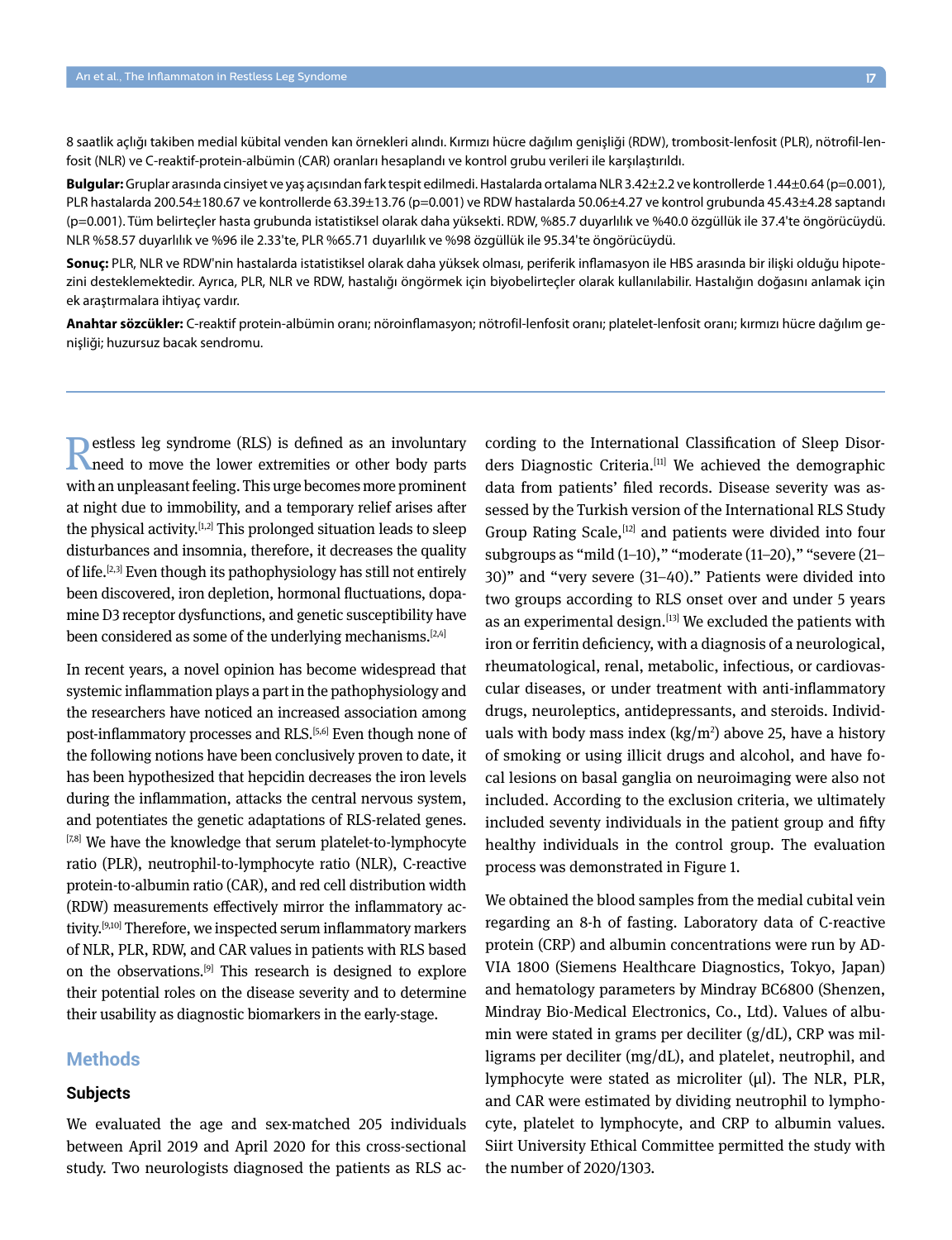

Figure 1. RSTROBE diagram for the evaluation of the individuals.

### **Statistical Analysis**

For data processing and statistical evaluation, Number Cruncher Statistical System 2007 (Kaysville, Utah, USA) software was initiated. Average, standard deviation, median, mean, frequency, percentage, minimum, and maximum ratios were selected for descriptive statistics. We analyzed the normality of the quantitative variables with the Shapiro – Wilk test. Student t-test was chosen for comparing normally-distributed quantitative variables among two groups. Mann–Whitney U test evaluated the non-normal distributed quantitative data. For comparing more than two groups of non-normally distributed data, Kruskal – Wallis and Dunn-Bonferroni tests were preferred. The Pearson Chisquare test, Fisher's exact test, and Fisher-Freeman-Halton exact test were assessed to compare qualitative data. We tested the correlation between RLS Scale scores and the disease's duration with Spearman's Correlation Analysis. Diagnostic screening tests [sensitivity, specificity, positive predictive value, and negative predictive value] and receiver operating characteristic (ROC) analysis were preferred to determine the predictive values of RDW, NLR, and PLR. The results are significant at the p=0.05 value.

#### **Results**

We conducted the research with 120 individuals. Among them,  $60.8\%$  (n=73) were in female gender, and 39.2% (n=47) were in male gender. The female ratio was  $56.8\%$  (n=41) in the patient group and 50% (n=25) in the control group. The mean age was 43.40±15.70 years in patients and 42.4±9.66 years in controls (p=0.708). No statistical significance was detected between the patient and the control group on age and sex (p>0.01, p>0.05). The mean RDW values were higher in the patient group (50.06±4.27) than the control group (45.43±4.28), significantly (p=0.001). The mean neutrophil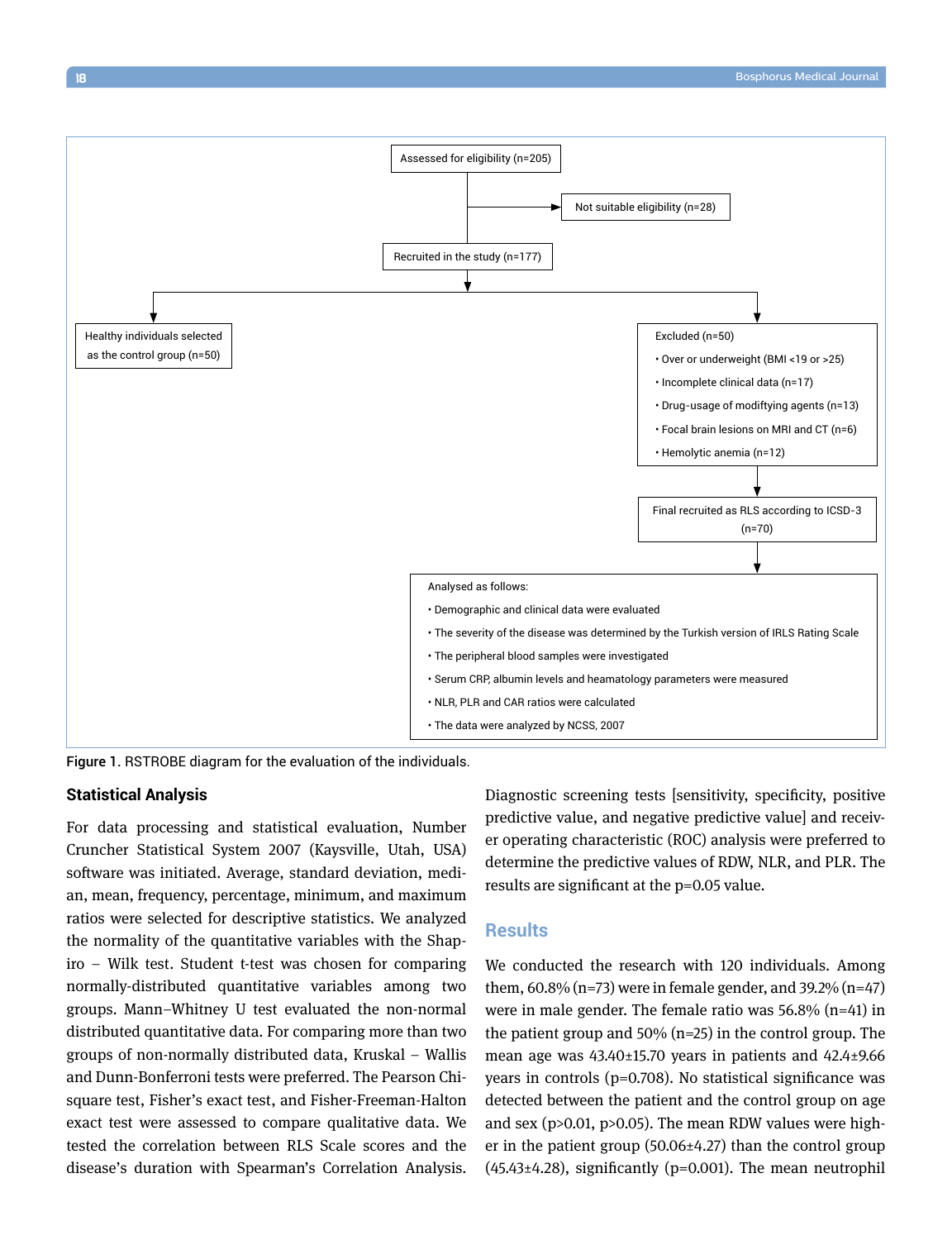| Table 1. Clinical and demographical features of the individuals |  |  |  |
|-----------------------------------------------------------------|--|--|--|
|                                                                 |  |  |  |

| <b>Features</b> | <b>Patients</b><br>(n=70) | Controls<br>$(n=50)$ | р                 |
|-----------------|---------------------------|----------------------|-------------------|
| Age (n)         |                           |                      | ª0.708            |
| Min-Max (med)   | $21 - 78(38.5)$           | $22 - 74(41.5)$      |                   |
| $Av+SD$         | 43 4 + 15 7               | $424 + 966$          |                   |
| Sex             |                           |                      | $b$ 0.548         |
| Female          | 41 (58.6)                 | 32(64.0)             |                   |
| Male            | 29 (41.4)                 | 18 (36.0)            |                   |
| RDW (%)         |                           |                      | $^{\circ}0.001**$ |
| Min-Max (med)   | $41.2 - 59.4(49.6)$       | $36.1 - 55.7(44.9)$  |                   |
| $Av+SD$         | 50 06+4 27                | 45 43 + 4 28         |                   |
| CAR             |                           |                      | 0.139             |
| Min-Max (med)   | $0.01 - 5(0.68)$          | $0 - 1.9(0.4)$       |                   |
| $Av+SD$         | 092+108                   | $0.54 + 0.44$        |                   |
| PI R            |                           |                      | $0.001**$         |
| Min-Max (med)   | 47.24-945 (143.71)        | $44.7 - 108.7(60.5)$ |                   |
| $Av+SD$         | 200.54±180.67             | 63.39±13.76          |                   |
| NI R            |                           |                      | $0.001**$         |
| Min-Max (med)   | $0.56 - 15(2.81)$         | $0.56 - 4.69(1.3)$   |                   |
| Av±SD           | $3.42 + 2.2$              | $1.44 \pm 0.64$      |                   |

a: Student-t test; b: Pearson Chi-square test; c: Mann Whitney U test; d: Fisher's exact test; \*: P<0.05; \*\*: P<0.01; RDW: Red cell distribution witdh; CAR: CRP-toalbumin ratio; PLR: Platelet-to-lymphocyte ratio; NLR: Neutrophil-to-lymphocyte ratio; SD: Standard deviation; Min: Minimum; Max: Maximum.

and platelet concentrations were statistically elevated in the patients than the controls (p=0.001). Serum red blood cell and lymphocyte concentrations were statistically decreased in the patient group (p=0.003, p=0.001, respectively). The mean PLR value were 200.54±180.67 in the patients and 63.39±13.76 in the controls, yet we noticed a significant difference ( $p=0.001$ ). Ultimately, the NLR values were  $3.42\pm2.2$ in the patients and 1.44±0.64 in controls, and a statistical difference was detected between the groups (p=0.001). CRP and albumin values did not reveal a significance concerning the groups (p=0.208, p=0.147). The mean CAR levels in patients were 0.92±1.08 and 0.54±0.44 in the control group; however, we detected no difference among the groups (p=0.139). The detailed information of blood parameters of the individuals are presented in Table 1.

In patients, 41.42% (n=29) were treated with pramipexole, 8.57% (n=6) with gabapentin, 22.85% (n=16) with iron supplementation, and 12.85% (n=9) patients were drug-naïve. While comparing the patients according to their RLS Scale scores, the age and gender distributions did not reveal a significance (p=0.062, p=0.412). Serum iron, ferritin, RDW, CRP, albumin, platelet, neutrophil, lymphocyte concentrations,



Figure 2. ROC curve of NLR and PLR according to groups.

and CAR, PLR, NLR levels did not differ significantly according to the RLS Scale scores of the patients (p=0.293, p=0.060, p=0.169, p=0.198, p=0.222, p=0.109, p=0.731, p=0.810). Finally, we revealed a positive correlation between RLS scale sores and the duration of the disease. The rest of the outcomes are shown in Table 2.

The ROC curve analyzes were performed for NLR, PLR, and RDW to predict the disease. The confidence intervals (CI) of PLR, NLR, and RDW were under 95% (95% CI: 0.669–0.844, 0.751–0.900, 0.693–0.865; respectively), and the cut-off rates were ≥2.3, ≥95.34, and ≥37.4, as shown in Table 3. The specificities were 96.00, 98.00, and 40.00; the sensitivities were 58.57, 65.71, and 85.70; and the areas under the curve were calculated as 0.757, 0.826, 0.779; respectively  $(p<0.001)$ , as shown in Figure 2. The complete results of the analyses are presented in Table 3.

## **Discussion**

The study's initial objective was to investigate the potential roles of serum inflammatory biomarkers in RLS, and to reveal the possibility of their usage as biomarkers to predict the disease. We have concluded that serum RDW, PLR, and NLR values are associated with RLS; however, we did not discover any association between RLS's severity and such parameters. We only found that as the disease's duration increases, the patients' RLS scores rise;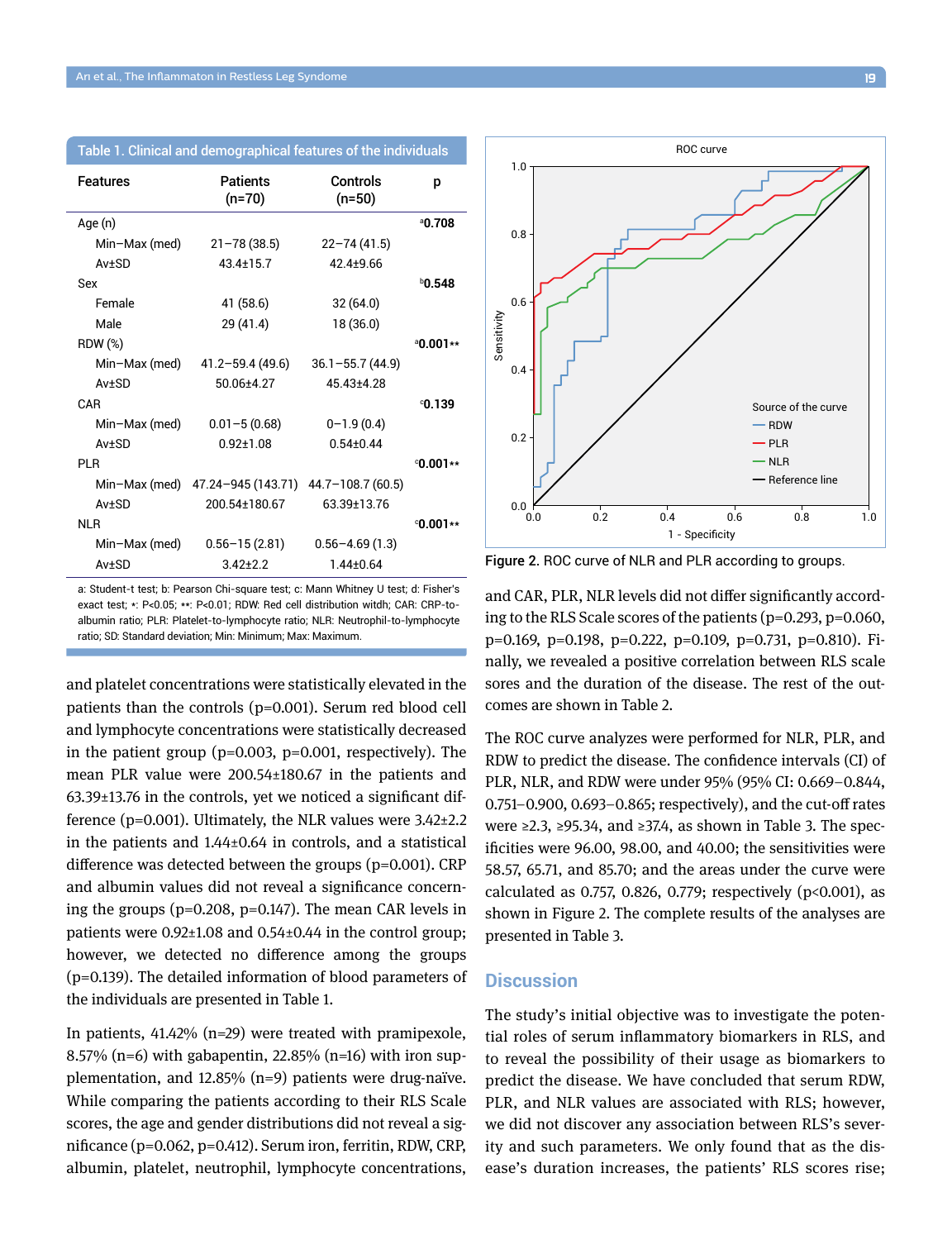| <b>Features</b>  | <b>RLS Scale Scores</b> |                       |                      | p                   |                           |
|------------------|-------------------------|-----------------------|----------------------|---------------------|---------------------------|
|                  | Mild $(n=16)$           | Moderate (n=23)       | Severe (n=24)        | Very severe (n=7)   |                           |
| Age (n)          |                         |                       |                      |                     | 0.062                     |
| Min-Max (med)    | $21 - 73(38)$           | $25 - 78(38)$         | $25 - 77(38)$        | $39 - 72(55)$       |                           |
| Av±SD            | 42.06±17.77             | 41.26±14.81           | 41.96±14.42          | 58.43±12.23         |                           |
| Sex              |                         |                       |                      |                     | 6.412                     |
| Female           | 10(62.f5)               | 16 (69.6)             | 11(45.8)             | 4(57.1)             |                           |
| Male             | 6(37.5)                 | 7(30.4)               | 13(54.2)             | 3(42.9)             |                           |
| Onset            |                         |                       |                      |                     |                           |
| <5 years         | 13(81.3)                | 17 (73.9)             | 16(66.7)             | 1(14.3)             |                           |
| $\geq$ 5 years   | 3(18.8)                 | 6(26.1)               | 8(33.3)              | 6(85.7)             | $60.017*$                 |
| Min-Max (med)    | $0.3 - 9(2)$            | $0.5 - 7.5(3)$        | $0.6 - 9(3.5)$       | $1 - 10(6.5)$       |                           |
| Av±SD            | $2.65 \pm 2.48$         | $3.07 \pm 2.18$       | $4.27 \pm 2.48$      | $6.71 \pm 3.11$     | <sup>e</sup> 0.006**      |
| Treatment        |                         |                       |                      |                     | 0.076                     |
| Pramipexole      | 7(43.8)                 | 5(21.7)               | 13(54.2)             | 4(57.1)             |                           |
| Gabapentin       | 1(6.3)                  | 7(30.4)               | 6(25.0)              | 2(28.6)             |                           |
| Drug-naïve       | 3(18.8)                 | 2(8.7)                | 3(12.5)              | 1(14.3)             |                           |
| Iron             | 5(31.3)                 | 9(39.1)               | 2(8.3)               | 0(0.0)              |                           |
| Iron (mg/dL)     |                         |                       |                      |                     | 0.293                     |
| Min-Max (med)    | 173-282.4 (244)         | 178-278 (237)         | 86-282 (245.5)       | 234-275 (252)       |                           |
| Av±SD            | 225.9±42.15             | 229.37±28.66          | 221.28±50.36         | 254.36±13.65        |                           |
| Ferritin (mg/L)  |                         |                       |                      |                     | °0.060                    |
| Min-Max (med)    | 316.3-1224.4 (761.4)    | 317-1433.5 (818.6)    | 294.4-1264.1 (444.5) | $311.1 - 1267(429)$ |                           |
| Av±SD            | 714.89±264.87           | 797.76±327.26         | 563.58±304.66        | 700.51±415.49       |                           |
| <b>RDW (%)</b>   |                         |                       |                      |                     | 0.169                     |
| Min-Max (med)    | $43.1 - 59(51.7)$       | $41.2 - 54.2$ (48.3)  | $46.6 - 57.3(50.2)$  | $48 - 59.4(53.4)$   |                           |
| Av±SD            | 49.59±5.29              | 48.64±4.17            | $51.05 \pm 3.3$      | 52.37±4             |                           |
| CAR              |                         |                       |                      |                     | <sup>e</sup> 0.179        |
| Min-Max (med)    | $0.01 - 2.05(0.59)$     | $0.04 - 5(0.87)$      | $0.01 - 1.98(0.65)$  | $0.01 - 1.11(0.11)$ |                           |
| Av±SD            | $0.76 \pm 0.62$         | $1.47 \pm 1.57$       | $0.64 \pm 0.58$      | $0.43 \pm 0.5$      |                           |
| <b>PLR</b>       |                         |                       |                      |                     | 0.604                     |
| Min-Max (med)    | 49.76-441.11 (129.76)   | 47.24-682.23 (171.34) | 47.89-945 (187.27)   | 59.34-335 (85.44)   |                           |
| Av±SD            | 163.38±119.96           | 219.98±175.86         | 227.71±229.93        | 128.45±95.84        |                           |
| <b>NLR</b>       |                         |                       |                      |                     | <b><i><b>.932</b></i></b> |
| Min-Max (med)    | $0.75 - 8.2(1.97)$      | $0.56 - 8.47(2.81)$   | $0.76 - 15(3.15)$    | $1.06 - 7.35(1.72)$ |                           |
| Av±SD            | $3.28 \pm 2.49$         | $3.23 \pm 1.91$       | $3.84 \pm 3.14$      | $2.89 \pm 2.25$     |                           |
| Disease duration |                         |                       |                      |                     |                           |
|                  | $0.419**$<br>r          |                       |                      |                     |                           |
|                  | р                       | $<0.001*$             |                      |                     |                           |

## Table 2. The features of the patient group consistent with the severity of the disease

b: Pearson Chi-square test; e: Kruskal Wallis test; f: Fisher Freeman Halton test; r: Spearman's Correlation Coefficient; \*: P<0.05; \*\*: P<0.01; RDW: Red cell distribution witdh; CAR: CRP-to-albumin ratio; PLR: Platelet-to-lymphocyte ratio; NLR: Neutrophil-to- lymphocyte ratio; SD: Standard deviation; Min: Minimum; Max: Maximum.

and this result supports that the disease has a progressive process. What is more, the ROC analysis led us to correlate positively with RDW, PLR, and NLR values on predicting the diagnosis. Even though the alterations in their levels do not guide us about the progression or the severity, we are determined that RDW, NLR, and PLR could be used as potential biomarkers to predict the disease at an early-period. Therefore, these markers might strongly support that they contribute to the clinical decision-making process in a short time and at a low-cost price. Consequently, our findings failed to reveal the association between the disease and CAR levels.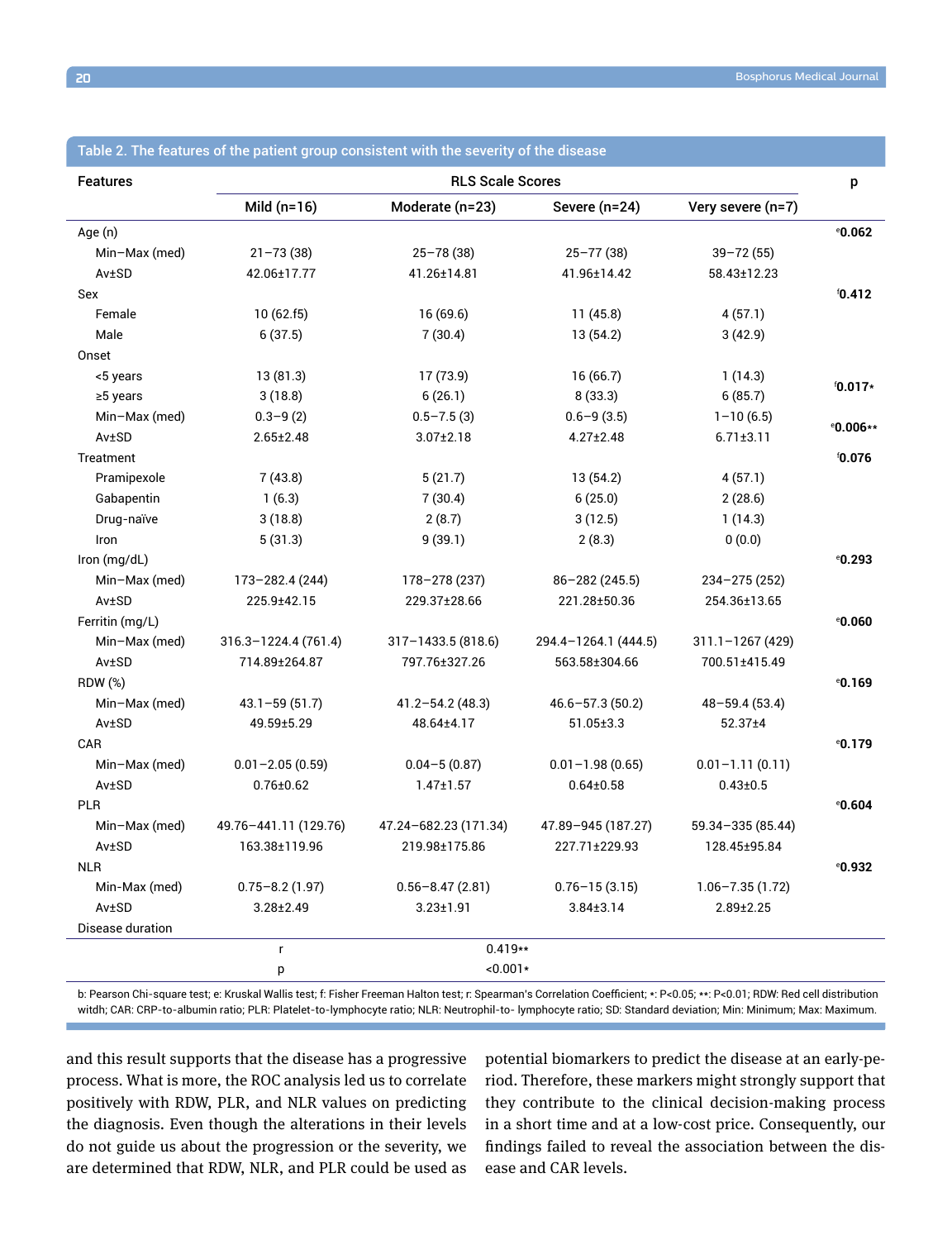| Table 3. ROC curve results |                 |                    |                  |                           |                           |       |                 |          |  |
|----------------------------|-----------------|--------------------|------------------|---------------------------|---------------------------|-------|-----------------|----------|--|
|                            | Diagnostic scan |                    |                  |                           | <b>ROC curve</b>          | p     |                 |          |  |
|                            | Cut-off         | <b>Sensitivity</b> | <b>Specivity</b> | Positive predictive value | Negative predictive value | Area  | 95% CI          |          |  |
| <b>NLR</b>                 | $\geq 2.33$     | 58.57              | 96.00            | 95.30                     | 62.30                     | 0 757 | $0.669 - 0.844$ | $0.001*$ |  |
| <b>PLR</b>                 | >95.34          | 65.71              | 98.00            | 97.90                     | 67.10                     | 0.826 | $0.751 - 0.900$ | $0.001*$ |  |
| <b>RDW</b>                 | >37.4           | 85.70              | 40.00            | 66.29                     | 60.60                     | በ 779 | $0.693 - 0.865$ | $0.001*$ |  |
|                            |                 |                    |                  |                           |                           |       |                 |          |  |

\*: P<0.01; RDW: Red cell distribution witdh; PLR: Platelet-to-lymphocyte ratio; NLR: Neutrophil-to-lymphocyte ratio; ROC: Receiver operating characteristic; ROC: Receiver operating characteristic; CI: Confidence interval.

Epidemiological, clinical, and animal studies have provided strong evidence to support the relationship between inflammation and RLS. Likewise, studies designed about the inflammatory parameters are generally for exploring to monitor the disease progression or its response to treatment. Therefore, RLS etiology is still not explained overall; however, such mechanisms are thought to be involved in its pathophysiology. Even though the dysfunction in the ironergic and dopaminergic systems, hormonal alterations, hypoxia, and genetics variations take part, there is an increased association between RLS and post-infectious processes. According to this assumption, a novel perspective has concluded that systemic inflammation may have a role in the underlying mechanisms.<sup>[3,4,8,14]</sup>

The high prevalence of RLS in patients with systemic inflammatory diseases such as systemic lupus erythematosus, Crohn's disease, and celiac disease may indicate that inflammation is effective in the pathophysiology of RLS.[5,15] Multiple sclerosis, amyotrophic lateral sclerosis, Alzheimer's disease, Parkinson's disease, and migraine are associated with RLS, but there is neither systemic nor CNS iron deficiency in the pathogenesis. In these conditions, RLS most often associated with inflammation. The pro-inflammatory interleukins (ILs), IL-6 is most often involved, but ILs 1, 2, 4, 12, 17, 18, and tumour necrosis factor (TNF)-alpha are typically high cytokines. [16] In a recent study, they compared the circulating levels of hs CRP, IL-1ß, IL-6, and TNF- alpha in patients with primary RLS and healthy control subjects. Serum IL-1ß, IL-6, and TNF-alpha levels of the patient group were statistically significantly higher than HC.<sup>[17]</sup> The higher circulating levels of inflammatory cytokines in patients with RLS may support the idea that inflammation is involved in the pathogenesis of primary RLS.

Neutrophil, lymphocyte, CRP, and albumin take the lead in inflammatory responses, and these biomarkers undergo transient fluctuations during inflammation. What is more, RDW, NLR, PLR, and CAR have been considered as obtainable indicators that would suggest significant data about the patients' inflammatory activity.<sup>[18,19]</sup> They were found to have a strong impression on differentiating the diagnosis and predicting the progression, especially in malignancies or systemic inflammatory disorders.[9,18,19] Previous studies have emerged different results on neurological conditions; for example, Patton et al.<sup>[7]</sup> and Varim et al.<sup>[20]</sup> revealed an association between the systemic inflammation and the disease; however, the study of Tak et al.<sup>[21]</sup> resulted contrarily. Nevertheless, they explained this difference by these parameters would easily be affected by individual and environmental factors.[20,21] Due to this possibility, we strictly limited our eligibility criteria while designing this study; therefore, it may be the reason why we found NLR, PLR, and RDW levels purely elevated. Consequently, our results support the involvement of systemic inflammation in the pathophysiology.

CAR has recently become a better indicator of an inflammatory response than CRP or albumin itself.<sup>[19]</sup> It has been proposed to reflect enhanced inflammatory tonus, and its increased levels suggest a poor prognosis and worse treatment outcomes in patients with systemic illnesses. Previously, CAR has been studied in several neurological illnesses and has been suggested reflecting the increased inflammatory status.[10,21] It was investigated on RLS once, resulted as reflecting the inflammation by its increased levels.<sup>[10]</sup> However, we did not detect any connection among the disease and CAR; therefore, our outcomes are not consistent with preceding studies.

The independent increase in RDW from the anemia is associated with inflammatory processes. RDW's elevation reflects the dysregulation in erythrocytes' homeostasis, disrupts the erythropoiesis, and leads to inflammation; consequently, the length of the telomeres shorten, and oxidative stress arises.<sup>[18–22]</sup> Several studies inspected the association between multisystemic diseases and RDW and revealed that anisocytosis was related to cardiac diseases, venous thromboembolism, stroke, migraine, and neurodegenerative diseases. $[18,23-25]$  As far as we know, this is the first study investigating the relationship between RDW and RLS, and our results may guide us to conclude that the increase of RDW strongly supports inflammation in RLS pathophysiology.<sup>[18]</sup>